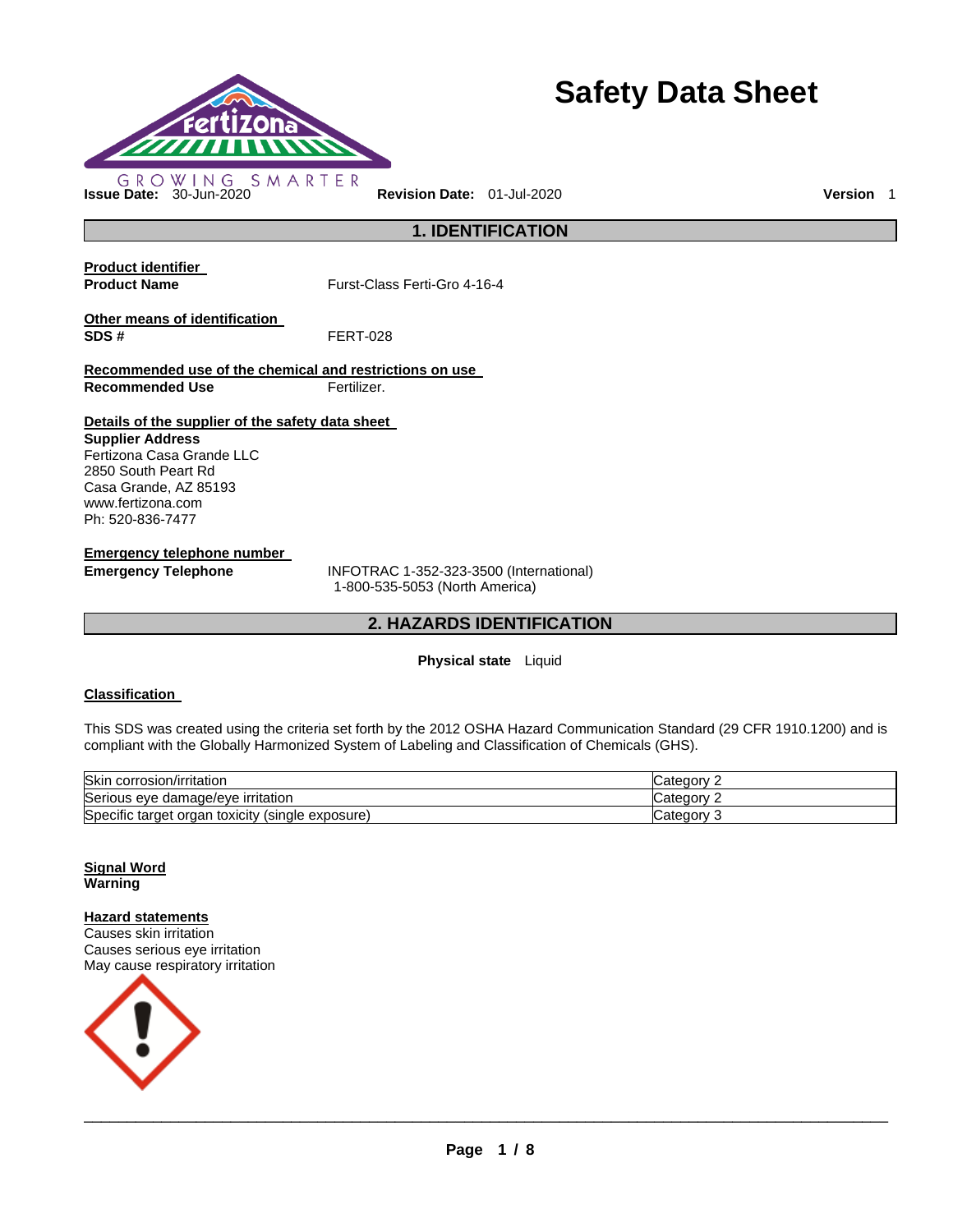#### **Precautionary Statements - Prevention**

Wash face, hands and any exposed skin thoroughly after handling Wear protective gloves/protective clothing/eye protection/face protection Avoid breathing dust/fume/gas/mist/vapors/spray Use only outdoors or in a well-ventilated area

#### **Precautionary Statements - Response**

IF IN EYES: Rinse cautiously with water for several minutes. Remove contact lenses, if present and easy to do. Continue rinsing If eye irritation persists: Get medical advice/attention IF ON SKIN: Wash with plenty of water and soap Take off contaminated clothing and wash before reuse If skin irritation occurs: Get medical advice/attention IF INHALED: Remove victim to fresh air and keep at rest in a position comfortable for breathing Call a poison center or doctor/physician if you feel unwell

\_\_\_\_\_\_\_\_\_\_\_\_\_\_\_\_\_\_\_\_\_\_\_\_\_\_\_\_\_\_\_\_\_\_\_\_\_\_\_\_\_\_\_\_\_\_\_\_\_\_\_\_\_\_\_\_\_\_\_\_\_\_\_\_\_\_\_\_\_\_\_\_\_\_\_\_\_\_\_\_\_\_\_\_\_\_\_\_\_\_\_\_\_

#### **Precautionary Statements - Storage**

Store in a well-ventilated place. Keep container tightly closed Store locked up

#### **Precautionary Statements - Disposal**

Dispose of contents/container to an approved waste disposal plant

# **3. COMPOSITION/INFORMATION ON INGREDIENTS**

| <b>Chemical name</b>          | CAS No           | Weight-%  |
|-------------------------------|------------------|-----------|
| Polvphosphate<br>Ammonium     | -79-9<br>68333-7 | $30 - 40$ |
| l etrapotassium pvrophosphate | 7320-34-5        | -10       |

**Chemical Additions See product label for other trace ingredients** 

\*\*If Chemical Name/CAS No is "proprietary" and/or Weight-% is listed as a range, the specific chemical identity and/or percentage of composition has been withheld as a trade secret.\*\*

# **4. FIRST AID MEASURES**

#### **Description of first aid measures**

| <b>Eye Contact</b>  | Immediately flush with plenty of water. After initial flushing, remove any contact lenses and<br>continue flushing for at least 15 minutes. If eye irritation persists: Get medical<br>advice/attention. |
|---------------------|----------------------------------------------------------------------------------------------------------------------------------------------------------------------------------------------------------|
| <b>Skin Contact</b> | Wash off immediately with soap and plenty of water while removing all contaminated<br>clothes and shoes. If skin irritation persists, call a physician.                                                  |
| <b>Inhalation</b>   | Remove exposed individual(s) to fresh air for 20 minutes. Consult a physician/poison center<br>if individual's condition declines or if symptoms persist.                                                |
| Ingestion           | Rinse mouth. Do NOT induce vomiting. Drink 1 or 2 glasses of water. Never give anything<br>by mouth to an unconscious person. Call a poison center or doctor/physician if you feel<br>unwell.            |

#### **Most important symptoms and effects, both acute and delayed**

| Symptoms | Causes serious eye irritation. Causes skin irritation. May cause respiratory irritation. May |
|----------|----------------------------------------------------------------------------------------------|
|          | cause nausea, vomiting, stomach ache, and diarrhea.                                          |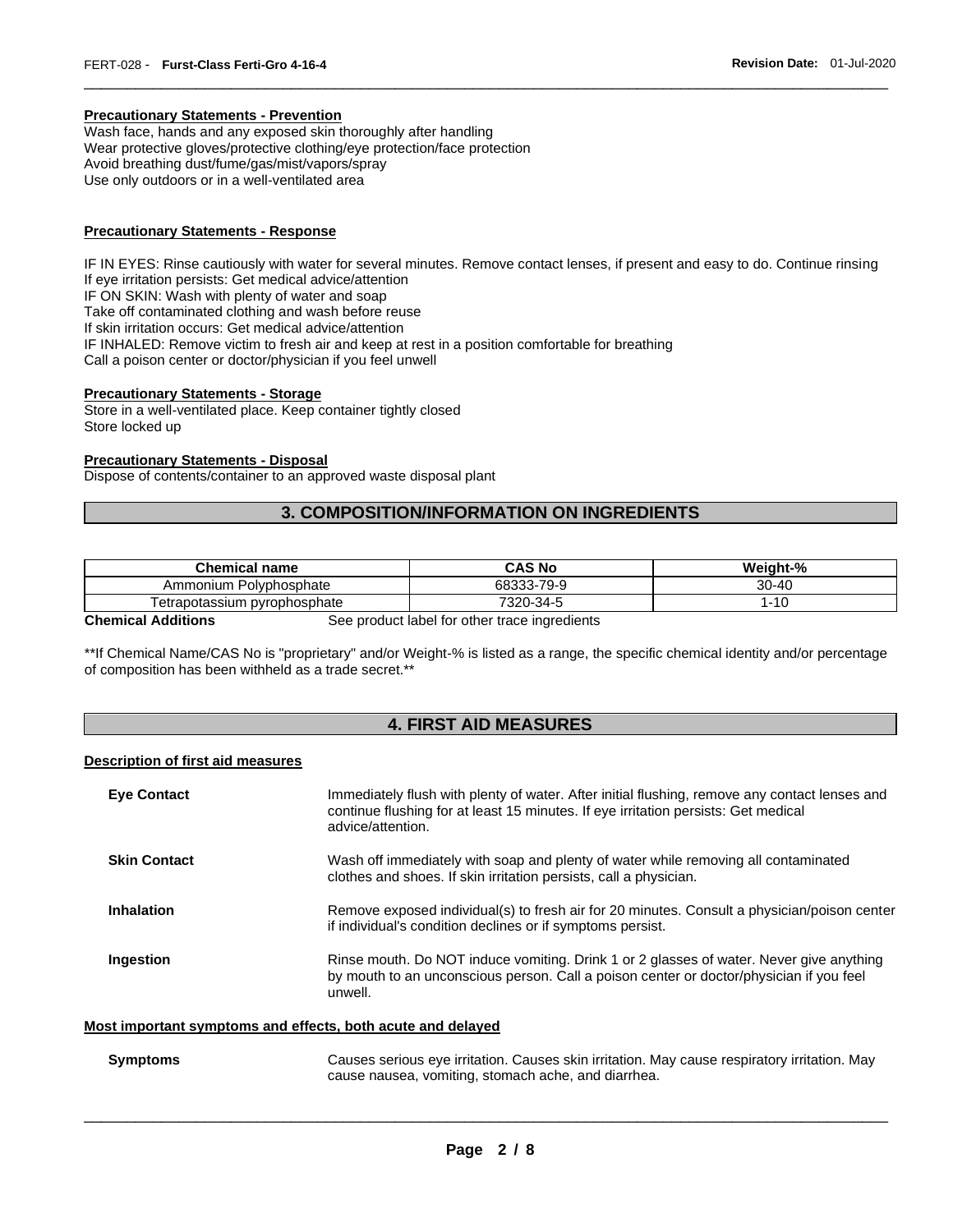#### **Indication of any immediate medical attention and special treatment needed**

**Notes to Physician Treat symptomatically.** 

# **5. FIRE-FIGHTING MEASURES**

\_\_\_\_\_\_\_\_\_\_\_\_\_\_\_\_\_\_\_\_\_\_\_\_\_\_\_\_\_\_\_\_\_\_\_\_\_\_\_\_\_\_\_\_\_\_\_\_\_\_\_\_\_\_\_\_\_\_\_\_\_\_\_\_\_\_\_\_\_\_\_\_\_\_\_\_\_\_\_\_\_\_\_\_\_\_\_\_\_\_\_\_\_

#### **Suitable Extinguishing Media**

Use extinguishing measures that are appropriate to local circumstances and the surrounding environment.

**Unsuitable Extinguishing Media** Not determined.

#### **Specific Hazards Arising from the Chemical**

Product is not flammable or combustible.

## **Protective equipment and precautions for firefighters**

As in any fire, wear self-contained breathing apparatus pressure-demand, MSHA/NIOSH (approved or equivalent) and full protective gear.

| Personal precautions, protective equipment and emergency procedures |                                                                                                                |  |
|---------------------------------------------------------------------|----------------------------------------------------------------------------------------------------------------|--|
| <b>Personal Precautions</b>                                         | Use personal protective equipment as required.                                                                 |  |
| <b>Environmental precautions</b>                                    |                                                                                                                |  |
| <b>Environmental precautions</b>                                    | See Section 12 for additional Ecological Information.                                                          |  |
| Methods and material for containment and cleaning up                |                                                                                                                |  |
| <b>Methods for Containment</b>                                      | Prevent further leakage or spillage if safe to do so. Soak up and contain spill with an<br>absorbent material. |  |
| <b>Methods for Clean-Up</b>                                         | Reclaim where possible. Sweep up and shovel into suitable containers for disposal.                             |  |
| <b>7. HANDLING AND STORAGE</b>                                      |                                                                                                                |  |

#### **Precautions for safe handling**

**Advice on Safe Handling** Handle in accordance with good industrial hygiene and safety practice. Wear appropriate personal protective equipment. Wash face, hands and any exposed skin thoroughly after handling. Avoid contact with skin, eyes or clothing. Avoid breathing vapors or mists. Use only with adequate ventilation.

#### **Conditions for safe storage, including any incompatibilities**

| <b>Storage Conditions</b> | Keep containers tightly closed in a dry, cool and well-ventilated place. Store at |
|---------------------------|-----------------------------------------------------------------------------------|
|                           | temperatures above 32°F.                                                          |

**Incompatible Materials Strong oxidizing agents. Strong acids. Strong bases.** 

## **8. EXPOSURE CONTROLS/PERSONAL PROTECTION**

**Exposure Guidelines** This product, as supplied, does not contain any hazardous materials with occupational exposure limits established by the region specific regulatory bodies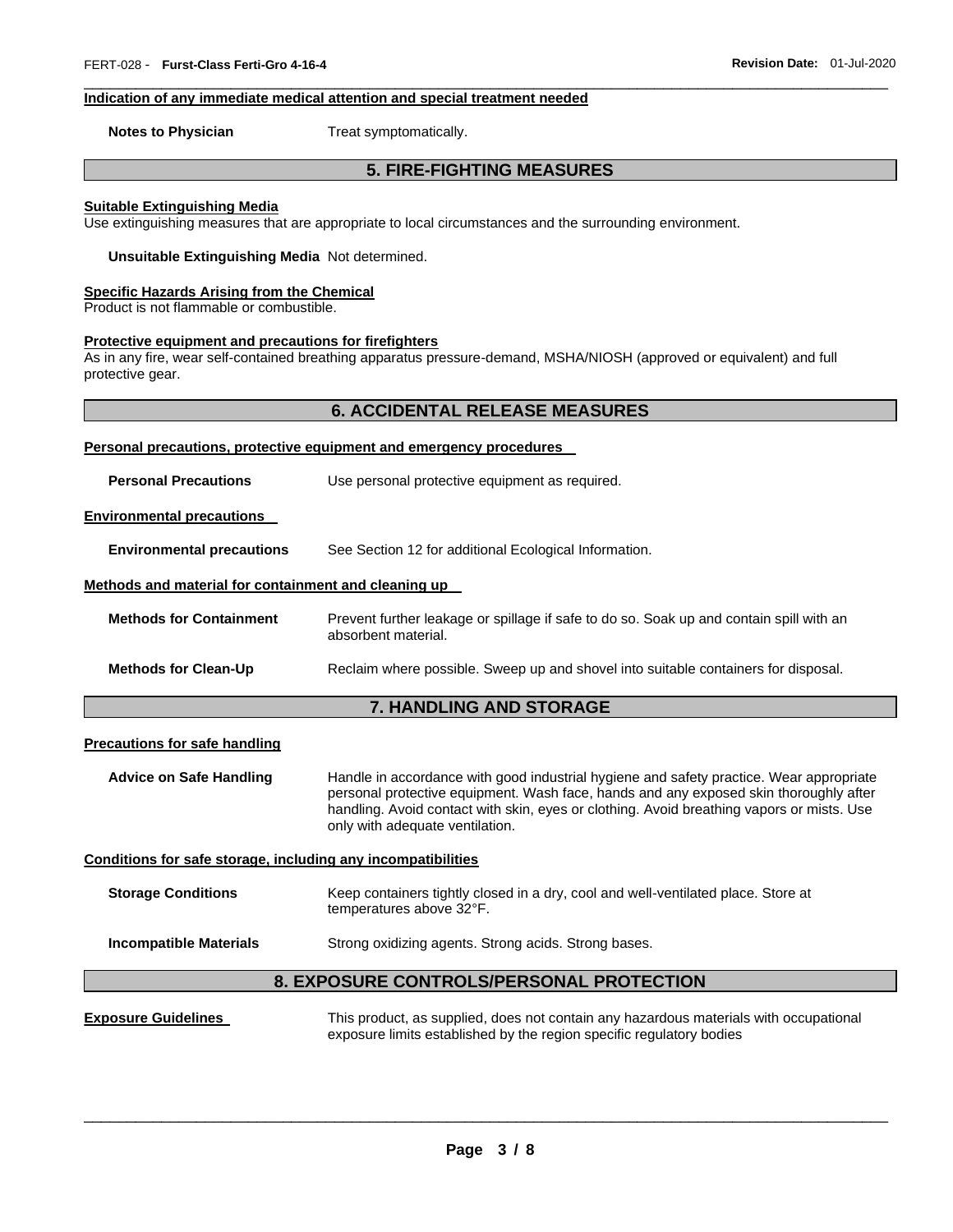## **Appropriate engineering controls**

| <b>Engineering Controls</b>     | Apply technical measures to comply with the occupational exposure limits. Maintain eye<br>wash fountain and quick-drench facilities in work area.                                                                                                                                                                              |
|---------------------------------|--------------------------------------------------------------------------------------------------------------------------------------------------------------------------------------------------------------------------------------------------------------------------------------------------------------------------------|
|                                 | <u>Individual protection measures, such as personal protective equipment</u>                                                                                                                                                                                                                                                   |
| <b>Eye/Face Protection</b>      | Wear eye/face protection. Refer to 29 CFR 1910.133 for eye and face protection<br>regulations.                                                                                                                                                                                                                                 |
| <b>Skin and Body Protection</b> | Wear protective gloves and protective clothing. Reference Wiley's "Quick Selection Guide"<br>to Chemical Protective Clothing". Refer to 29 CFR 1910.138 for appropriate skin and body<br>protection.                                                                                                                           |
| <b>Respiratory Protection</b>   | If necessary, wear a MSHA/NIOSH-approved respirator. Refer to 29 CFR 1910.134 for<br>respiratory protection requirements.                                                                                                                                                                                                      |
|                                 | General Hygiene Considerations Avoid contact with skin, eyes and clothing. After handling this product, wash hands before<br>eating, drinking, or smoking. If contact occurs, remove contaminated clothing. If needed,<br>take first aid action shown on section 4 of this SDS. Launder contaminated clothing before<br>reuse. |

\_\_\_\_\_\_\_\_\_\_\_\_\_\_\_\_\_\_\_\_\_\_\_\_\_\_\_\_\_\_\_\_\_\_\_\_\_\_\_\_\_\_\_\_\_\_\_\_\_\_\_\_\_\_\_\_\_\_\_\_\_\_\_\_\_\_\_\_\_\_\_\_\_\_\_\_\_\_\_\_\_\_\_\_\_\_\_\_\_\_\_\_\_

# **9. PHYSICAL AND CHEMICAL PROPERTIES**

# **Information on basic physical and chemical properties**

| <b>Physical state</b>                  | Liquid              |
|----------------------------------------|---------------------|
| Appearance                             | Not determined      |
| Color                                  | Not determined      |
|                                        |                     |
| <b>Property</b>                        | <b>Values</b>       |
| рH                                     | Not determined      |
| Melting point / freezing point         | Not determined      |
| Boiling point / boiling range          | Not determined      |
| <b>Flash point</b>                     | Not determined      |
| <b>Evaporation Rate</b>                | Not determined      |
| <b>Flammability (Solid, Gas)</b>       | Not determined      |
| <b>Flammability Limit in Air</b>       |                     |
| <b>Upper flammability or explosive</b> | Not determined      |
| limits                                 |                     |
| Lower flammability or explosive        | Not determined      |
| limits                                 |                     |
| <b>Vapor Pressure</b>                  | Not determined      |
| <b>Vapor Density</b>                   | Not determined      |
| <b>Relative Density</b>                | Not determined      |
| <b>Water Solubility</b>                | Soluble in water    |
| Solubility in other solvents           | Not determined      |
| <b>Partition Coefficient</b>           | Not determined      |
| <b>Autoignition temperature</b>        | Not determined      |
| <b>Decomposition temperature</b>       | Not determined      |
| Kinematic viscosity                    | Not determined      |
| <b>Dynamic Viscosity</b>               | Not determined      |
| <b>Explosive Properties</b>            | Not determined      |
| <b>Oxidizing Properties</b>            | Not determined      |
|                                        |                     |
| Other information                      |                     |
| <b>Liquid Density</b>                  | 10.11 lbs. per gal. |
|                                        |                     |

**Apple Therefore End Codor<br>
<b>A** Post determined **Odor Threshold** Not determined **Odor Threshold** 

**Remarks • Method** 

\_\_\_\_\_\_\_\_\_\_\_\_\_\_\_\_\_\_\_\_\_\_\_\_\_\_\_\_\_\_\_\_\_\_\_\_\_\_\_\_\_\_\_\_\_\_\_\_\_\_\_\_\_\_\_\_\_\_\_\_\_\_\_\_\_\_\_\_\_\_\_\_\_\_\_\_\_\_\_\_\_\_\_\_\_\_\_\_\_\_\_\_\_

**Liquid Density** 10.11 lbs. per gal. @ 68°F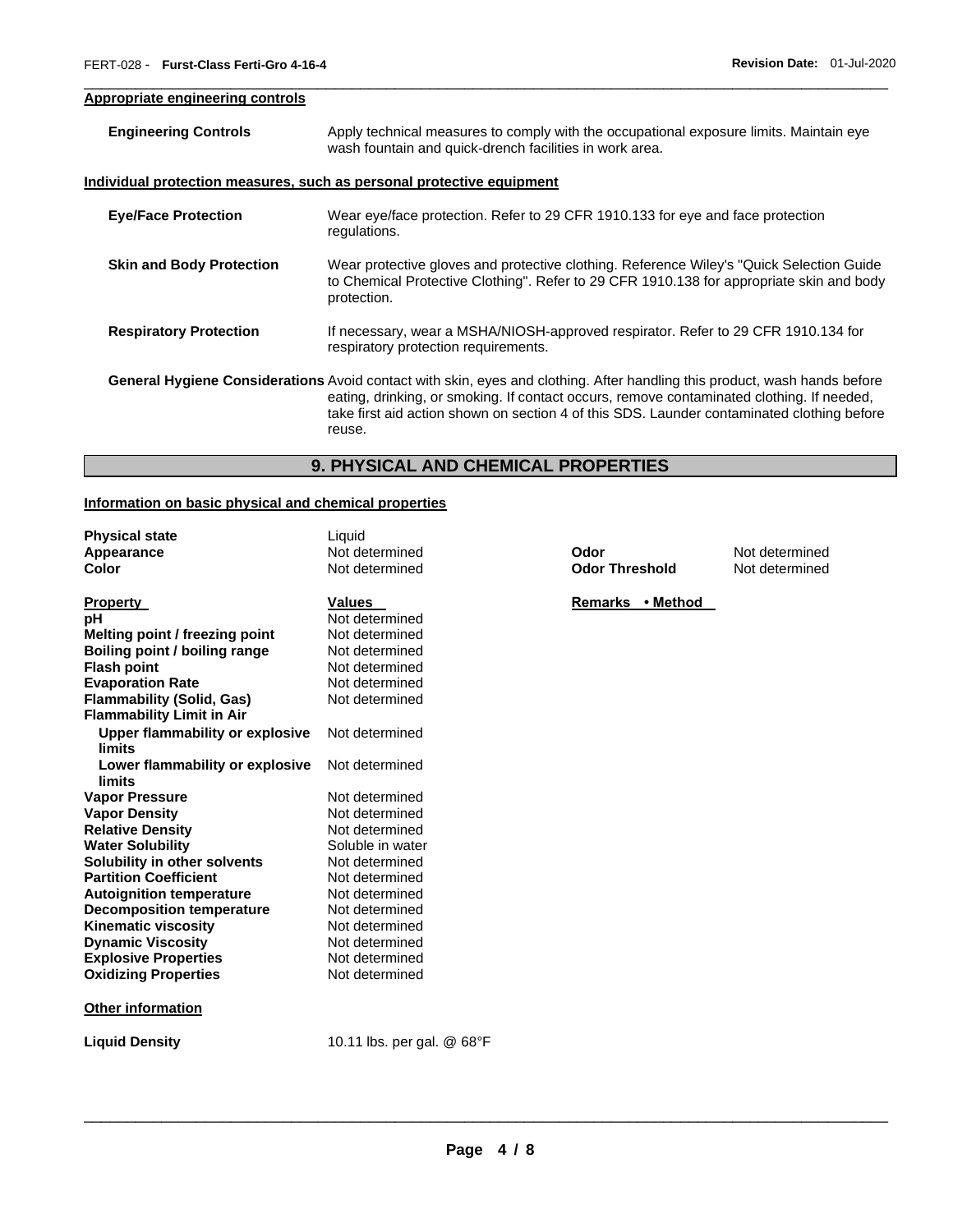# \_\_\_\_\_\_\_\_\_\_\_\_\_\_\_\_\_\_\_\_\_\_\_\_\_\_\_\_\_\_\_\_\_\_\_\_\_\_\_\_\_\_\_\_\_\_\_\_\_\_\_\_\_\_\_\_\_\_\_\_\_\_\_\_\_\_\_\_\_\_\_\_\_\_\_\_\_\_\_\_\_\_\_\_\_\_\_\_\_\_\_\_\_ **10. STABILITY AND REACTIVITY**

## **Reactivity**

Not reactive under normal conditions.

#### **Chemical stability**

Stable under recommended storage conditions.

#### **Possibility of hazardous reactions**

None under normal processing.

#### **Conditions to Avoid**

Keep out of reach of children.

# **Incompatible materials**

Strong oxidizing agents. Strong acids. Strong bases.

### **Hazardous decomposition products**

Carbon oxides.

# **11. TOXICOLOGICAL INFORMATION**

#### **Information on likely routes of exposure**

| <b>Product Information</b> |                                                         |
|----------------------------|---------------------------------------------------------|
| <b>Eve Contact</b>         | Causes serious eye irritation.                          |
| <b>Skin Contact</b>        | Causes skin irritation.                                 |
| <b>Inhalation</b>          | Do not inhale.                                          |
| Ingestion                  | May cause nausea, vomiting, stomach ache, and diarrhea. |

## **Component Information**

| Chemical name                             | Oral LD50             | Dermal LD50                | <b>Inhalation LC50</b> |
|-------------------------------------------|-----------------------|----------------------------|------------------------|
| Ammonium Polyphosphate<br>68333-79-9      | > 2000 mg/kg<br>(Rat) |                            |                        |
| Tetrapotassium pyrophosphate<br>7320-34-5 |                       | (Rabbit)<br>> 4640 mg/kg ( |                        |

### **Symptoms related to the physical, chemical and toxicological characteristics**

**Symptoms** Please see section 4 of this SDS for symptoms.

# **Delayed and immediate effects as well as chronic effects from short and long-term exposure**

| Carcinogenicity               | Based on the information provided, this product does not contain any carcinogens or<br>potential carcinogens as listed by OSHA, IARC or NTP. |
|-------------------------------|----------------------------------------------------------------------------------------------------------------------------------------------|
| <b>STOT - single exposure</b> | May cause respiratory irritation.                                                                                                            |

#### **Numerical measures of toxicity**

#### **The following values are calculated based on chapter 3.1 of the GHS document** . **Oral LD50** 5,702.08 mg/kg

| 41,686.13 mg/kg<br><b>Dermal LD50</b> |  |
|---------------------------------------|--|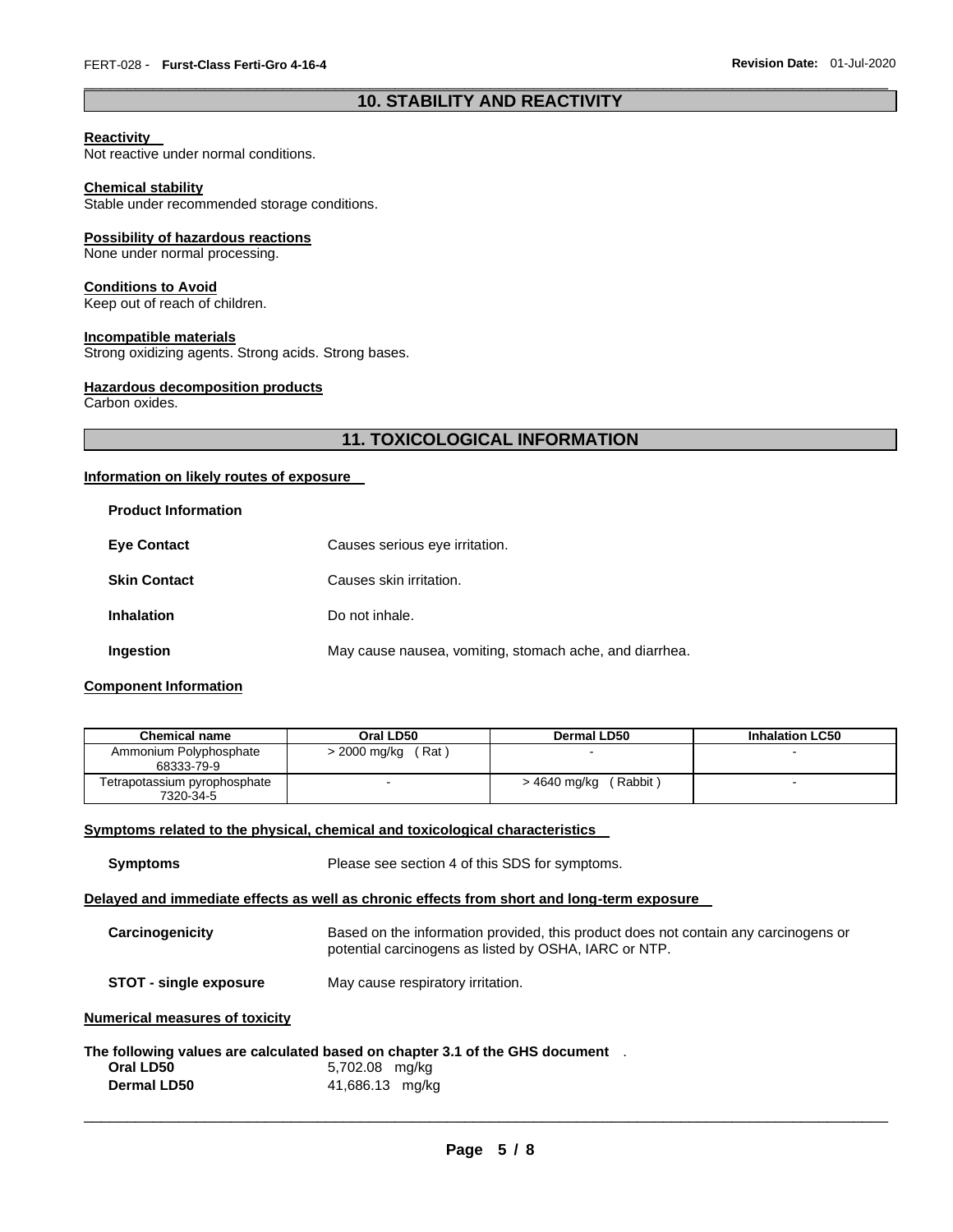# \_\_\_\_\_\_\_\_\_\_\_\_\_\_\_\_\_\_\_\_\_\_\_\_\_\_\_\_\_\_\_\_\_\_\_\_\_\_\_\_\_\_\_\_\_\_\_\_\_\_\_\_\_\_\_\_\_\_\_\_\_\_\_\_\_\_\_\_\_\_\_\_\_\_\_\_\_\_\_\_\_\_\_\_\_\_\_\_\_\_\_\_\_ **12. ECOLOGICAL INFORMATION**

## **Ecotoxicity**

An environmental hazard cannot be excluded in the event of unprofessional handling or disposal.

## **Component Information**

| <b>Chemical name</b>                 | Algae/aquatic plants | Fish                                                                | Crustacea                      |
|--------------------------------------|----------------------|---------------------------------------------------------------------|--------------------------------|
| Ammonium Polyphosphate<br>68333-79-9 |                      | 685 - 1066: 96 h Oncorhynchus<br>mykiss mg/L LC50 static 123: 96 h  |                                |
|                                      |                      | Oncorhynchus mykiss mg/L LC50<br>flow-through 389 - 654: 96 h       |                                |
|                                      |                      | Pimephales promelas mg/L LC50<br>static 500: 96 h Brachydanio rerio |                                |
|                                      |                      | mg/L LC50 static                                                    |                                |
| Tetrapotassium pyrophosphate         |                      | 100: 96 h Oncorhynchus mykiss                                       | 100: 48 h water flea mg/L EC50 |
| 7320-34-5                            |                      | ma/L LC50                                                           |                                |

# **Persistence/Degradability**

Not determined.

# **Bioaccumulation**

There is no data for this product.

# **Mobility**

Not determined

## **Other Adverse Effects**

Not determined

# **13. DISPOSAL CONSIDERATIONS**

## **Waste Treatment Methods**

| <b>Disposal of Wastes</b>        | Disposal should be in accordance with applicable regional, national and local laws and<br>regulations.                         |  |  |  |  |  |  |
|----------------------------------|--------------------------------------------------------------------------------------------------------------------------------|--|--|--|--|--|--|
| <b>Contaminated Packaging</b>    | Disposal should be in accordance with applicable regional, national and local laws and<br>regulations.                         |  |  |  |  |  |  |
| <b>14. TRANSPORT INFORMATION</b> |                                                                                                                                |  |  |  |  |  |  |
| <b>Note</b>                      | Please see current shipping paper for most up to date shipping information, including<br>exemptions and special circumstances. |  |  |  |  |  |  |
| <b>DOT</b>                       | Not regulated                                                                                                                  |  |  |  |  |  |  |
| <b>IATA</b>                      | Not regulated                                                                                                                  |  |  |  |  |  |  |
| <b>IMDG</b>                      | Not regulated                                                                                                                  |  |  |  |  |  |  |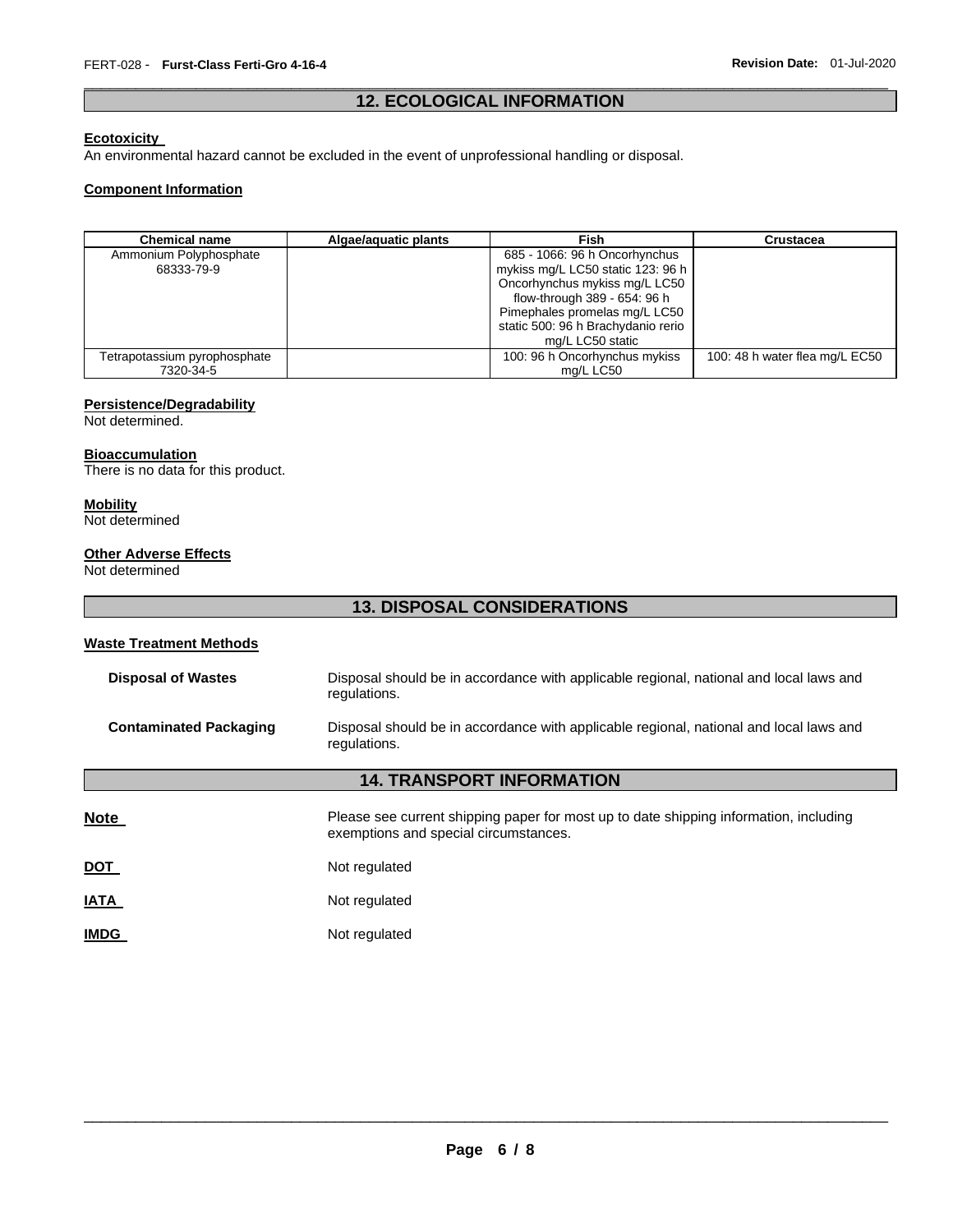# \_\_\_\_\_\_\_\_\_\_\_\_\_\_\_\_\_\_\_\_\_\_\_\_\_\_\_\_\_\_\_\_\_\_\_\_\_\_\_\_\_\_\_\_\_\_\_\_\_\_\_\_\_\_\_\_\_\_\_\_\_\_\_\_\_\_\_\_\_\_\_\_\_\_\_\_\_\_\_\_\_\_\_\_\_\_\_\_\_\_\_\_\_ **15. REGULATORY INFORMATION**

#### **International Inventories**

| <b>Chemical name</b>   | <b>TSCA TSCA Inventory DSL/NDSL EINECS/ELI</b> |     | <b>ENCS</b> | <b>IECSC</b> | <b>KECL</b> | <b>PICCS</b> | <b>AICS</b> |
|------------------------|------------------------------------------------|-----|-------------|--------------|-------------|--------------|-------------|
|                        | <b>Status</b>                                  | NCS |             |              |             |              |             |
| Ammonium Polvphosphate | ACTIVE                                         |     |             |              |             |              |             |
| Tetrapotassium         | ACTIVE                                         |     |             |              |             |              |             |
| pyrophosphate          |                                                |     |             |              |             |              |             |

#### **Legend:**

*TSCA - United States Toxic Substances Control Act Section 8(b) Inventory* 

*DSL/NDSL - Canadian Domestic Substances List/Non-Domestic Substances List* 

*EINECS/ELINCS - European Inventory of Existing Chemical Substances/European List of Notified Chemical Substances* 

*ENCS - Japan Existing and New Chemical Substances* 

*IECSC - China Inventory of Existing Chemical Substances* 

*KECL - Korean Existing and Evaluated Chemical Substances* 

*PICCS - Philippines Inventory of Chemicals and Chemical Substances* 

*AICS - Australian Inventory of Chemical Substances* 

#### **US Federal Regulations**

#### **CERCLA**

This material, as supplied, does not contain any substances regulated as hazardous substances under the Comprehensive Environmental Response Compensation and Liability Act (CERCLA) (40 CFR 302) or the Superfund Amendments and Reauthorization Act (SARA) (40 CFR 355).

#### **SARA 313**

Section 313 of Title III of the Superfund Amendments and Reauthorization Act of 1986 (SARA). This product does not contain any chemicals which are subject to the reporting requirements of the Act and Title 40 of the Code of Federal Regulations, Part 372

# **CWA (Clean Water Act)**

This product does not contain any substances regulated as pollutants pursuant to the Clean Water Act (40 CFR 122.21 and 40 CFR 122.42)

#### **US State Regulations**

#### **California Proposition 65**

This product does not contain any Proposition 65 chemicals.

#### **U.S. State Right-to-Know Regulations**

This product does not contain any substances regulated under applicable state right-to-know regulations